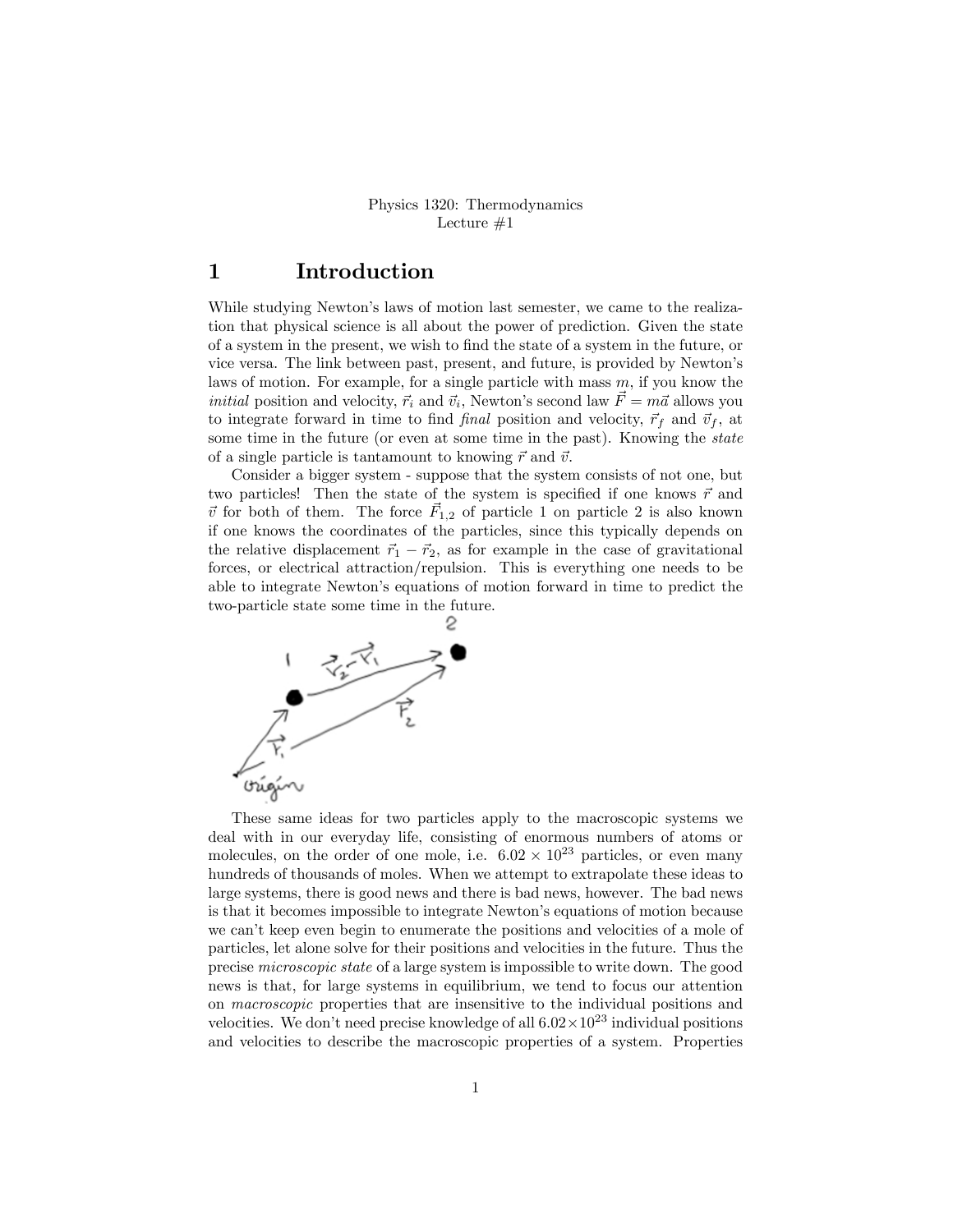of interest that specify the macroscopic state of a system in equilibrium, such as pressure, volume, and temperature, are called thermodynamic variables. The science that establishes the relationships between thermodynamic variables was developed in the 1800's, and is called *thermodynamics*. This will be the focus of our attention for the Örst month in Physics 1320.

#### 2 The Ideal Gas

Let us begin our study of thermodynamics by considering fluids. It is a fact of our experience that the (macroscopic) state of a fluid, in equilibrium, is completely described by two variables, pressure  $P$  and volume  $V$ . It can also be described by  $P$  and the temperature  $T$ . It can also be described by  $V$  and  $T$ . You don't need all three, because if you know any two, you can always find the third. The relation between  $P$ ,  $V$ , and  $T$  is called the *equation of state*.

A relatively simple equation of state is the relation for a noninteracting gas (also called ideal gas, and also called perfect gas) that you are familiar with from your high school chemistry class,

$$
PV = nRT.\tag{1}
$$

Here *n* is the number of moles,  $R \simeq 8.314 \text{ J/(mole·K)}$  is the universal gas constant. (It is often convenient to use  $R \simeq 0.08206$  liter-atm/(mole  $\cdot$  K)). The temperature T must be taken in Kelvin (the absolute temperature scale). The modern  $(>1967)$  Kelvin scale is defined by two reference points. First, absolute zero is assigned  $T = 0$  K. Second, the single temperature at which all three phases of water (vapor, liquid, solid) coexist in equilibrium is assigned the value  $T = 273.16$  K. In the modern definition of Celsius, the triple point is assigned to be  $0.01^{\circ}$ C, so that the conversion between Kelvin and Celsius is exactly

$$
273.15\,\mathrm{K} = 0^{\circ}\mathrm{C}.
$$

We will often round this to 273 K in our discussions.

The pressure P is often expressed in terms of Pascals  $(1 \text{ Pa} = 1 \text{ N/m}^2)$ , but also in atmospheres (1 atm  $\simeq 1.01 \times 10^5$  Pa). You will probably encounter many other units of pressure such as the Bar, the Torr, or psi  $(1 \text{ atm} = 14.7 \text{ lbs/in}^2)$ . The volume is usually expressed in cubic meters, but you may also encounter cubic centimeters, liters, and cubic decimeters. (1 liter  $= 1$  cubic decimeter). The outward force  $\vec{F}$  that a gas exerts on a small patch of the surface of a container is the product of the pressure and the surface area,

$$
\vec{F} = P \ \vec{A} \tag{2}
$$

The the force is perpendicular to the surface, and points outward from the surface (as though the gas were trying to escape). To account for the directionality of the force, it is customary to write the surface area  $\vec{A}$  as though it were a vector. The magnitude of  $\vec{A}$  is just the area in square meters, but the direction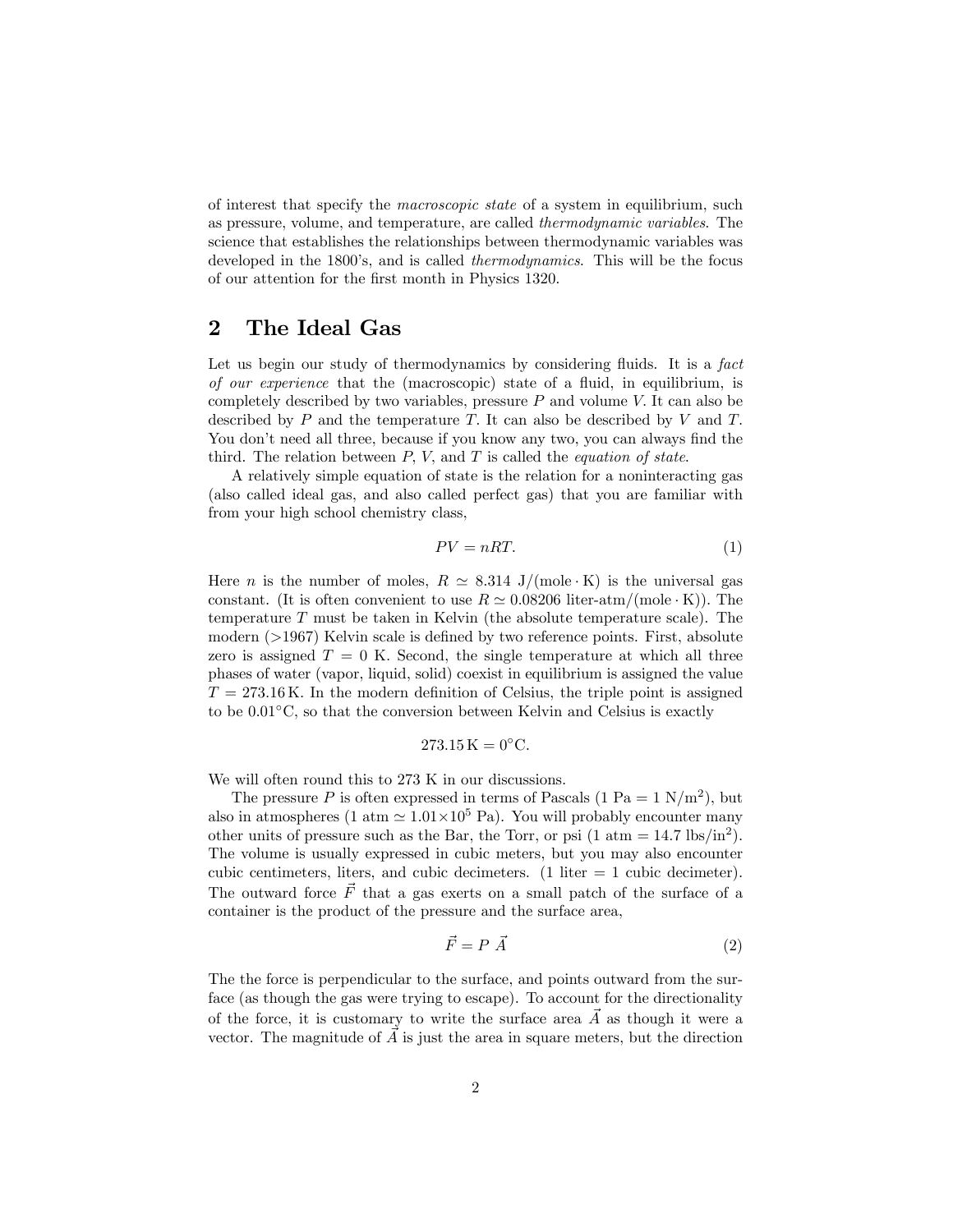is assigned so that the vector points pependicularly out of the container, so that  $P\,\overline{A}$  properly gives the direction of the force at that point.



Example: If gas is confined to a cubic container with sides of length 1 meter, at a pressure of 1 atm, what is the force on each side of the container?

**Answer:** The area of any one of the six faces of the cube is  $A = 1$  m<sup>2</sup>. Converting 1 atm into  $14.7 \text{ lbs/in}^2$ , we find that

$$
F = 1\text{m}^2 \times \left(\frac{100\text{cm}}{1\text{m}}\right)^2 \times \left(\frac{1\text{in}}{2.54\text{cm}}\right)^2 \times 14.7 \frac{\text{lbs}}{\text{in}^2} = 22,800 \text{ lbs}
$$

As you can see, this is half the weight of a Greyhound bus. As long as the air outside the container pushes back with the same pressure, the container will stay intact. Problems arise when there is an imbalance between the pressure on the inside and the pressure on the outside, for then the container could implode, or explode.

## 3 Laplace's Law of Atmospheres.

As we have seen from the example above, the atmosphere can exert an enormous force. At sea level, the pressure is 14.7 lbs per square inch. The pressure is a result of the weight of all of the air on top of you, held down by gravity. The higher you go in elevation, the less air there is above you, and the lower will be the pressure; indeed, the air pressure falls to zero when you reach outer space. It is instructive to figure out how the pressure decreases with elevation. In fact, let us calculate how much lower the air pressure is in Albuquerque as compared to its value at sea level.

Consider a thin parcel of air, with some thickness  $\Delta z$  in the vertical direction, and some cross sectional area A: Air is 80% nitrogen and 20% oxygen, but for simplicity let us assume that it is all nitrogen, having a molecular weight  $M = 28$ grams per mole (nitrogen is a diatomic gas, so you have to take twice 14 g/mole). The parcel of air is supported by the upward force from the parcel of gas beneath it,  $P(z)A$ . It is forced down by the gravitational force mg on the mass in the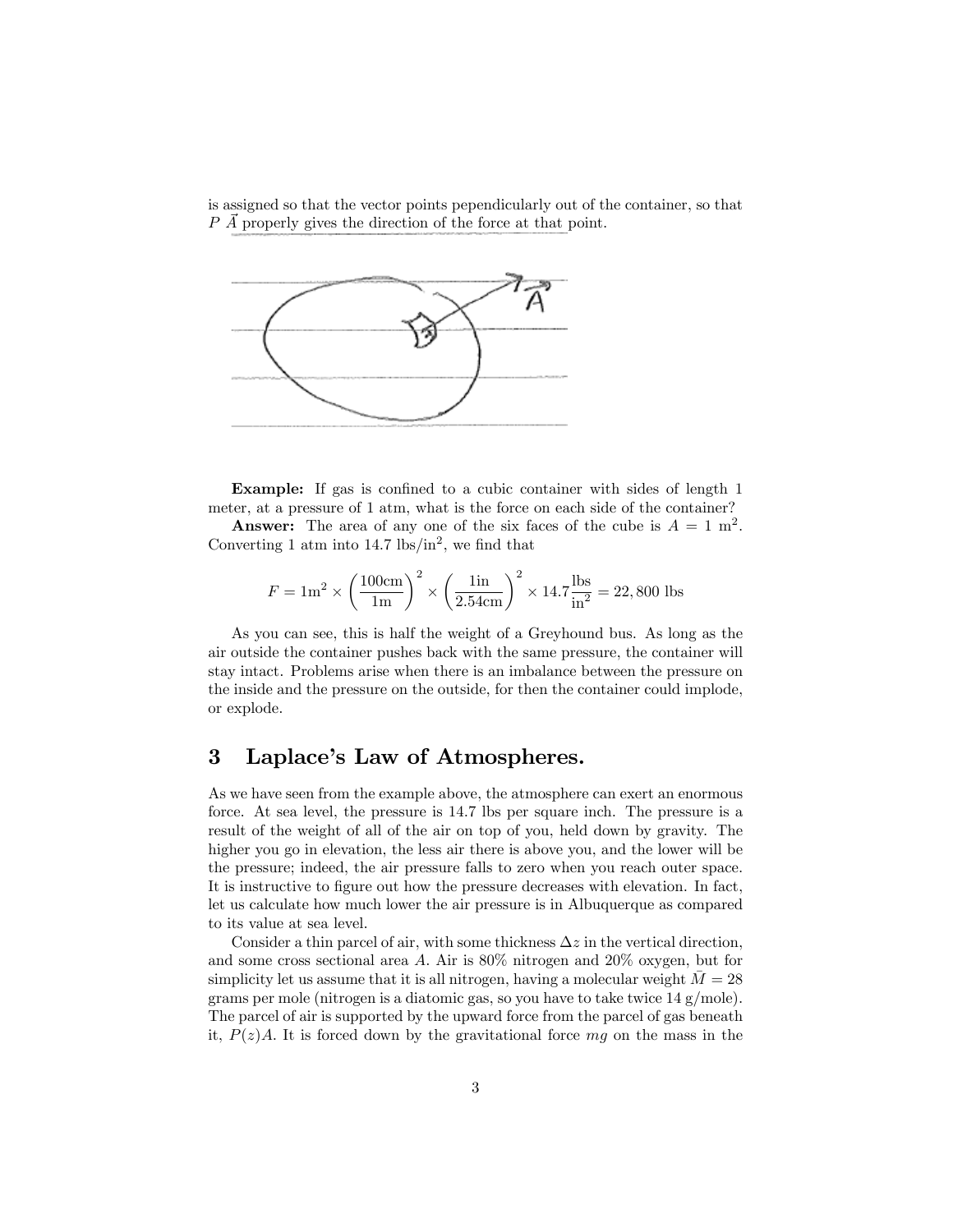parcel, as well as the force from the parcel of gas above it,  $P(z + \Delta z)A$ . The sum of the forces in the vertical direction must be zero in equilibrium.



This force balance is written as

$$
P(z + \Delta z)A + mg = P(z)A
$$
\n(3)

The mass m contained in the volume  $A\Delta z$  is given by,

$$
m = \rho A \Delta z,\tag{4}
$$

where  $\rho$  is the mass density. Using (4), we can rewrite (3) as

$$
P(z + \Delta z)A + \rho g A \Delta z = P(z)A \tag{5}
$$

Notice that now the area A cancels out on both sides of (5). Bringing  $\rho \Delta z$  to the right, and  $P(z)$  to the left, and dividing by  $\Delta z$ , we have

$$
\frac{P(z + \Delta z) - P(z)}{\Delta z} = -\rho g \tag{6}
$$

The left hand side is a first derivative in the limit  $\Delta z \rightarrow 0$ , so we come up with an equation involving the first derivative of the pressure with elevation,

$$
\frac{dP}{dz} = -\rho g.\tag{7}
$$

This would be a simple equation to solve if the density  $\rho$  were constant. We have to remember that air is compressible, however, and so the density  $\rho = \rho(z)$ will be a function of the height. Unless we know exactly how  $\rho$  depends on z, we are stuck.

This is where the equation of state comes in. If we approximate the behavior of the atmosphere under normal conditions as that of an ideal gas, we can find the density from  $(1)$ . Rearranging  $(1)$ , we see that the number of moles per unit volume,

$$
\frac{n}{V} = \frac{P}{RT} \tag{8}
$$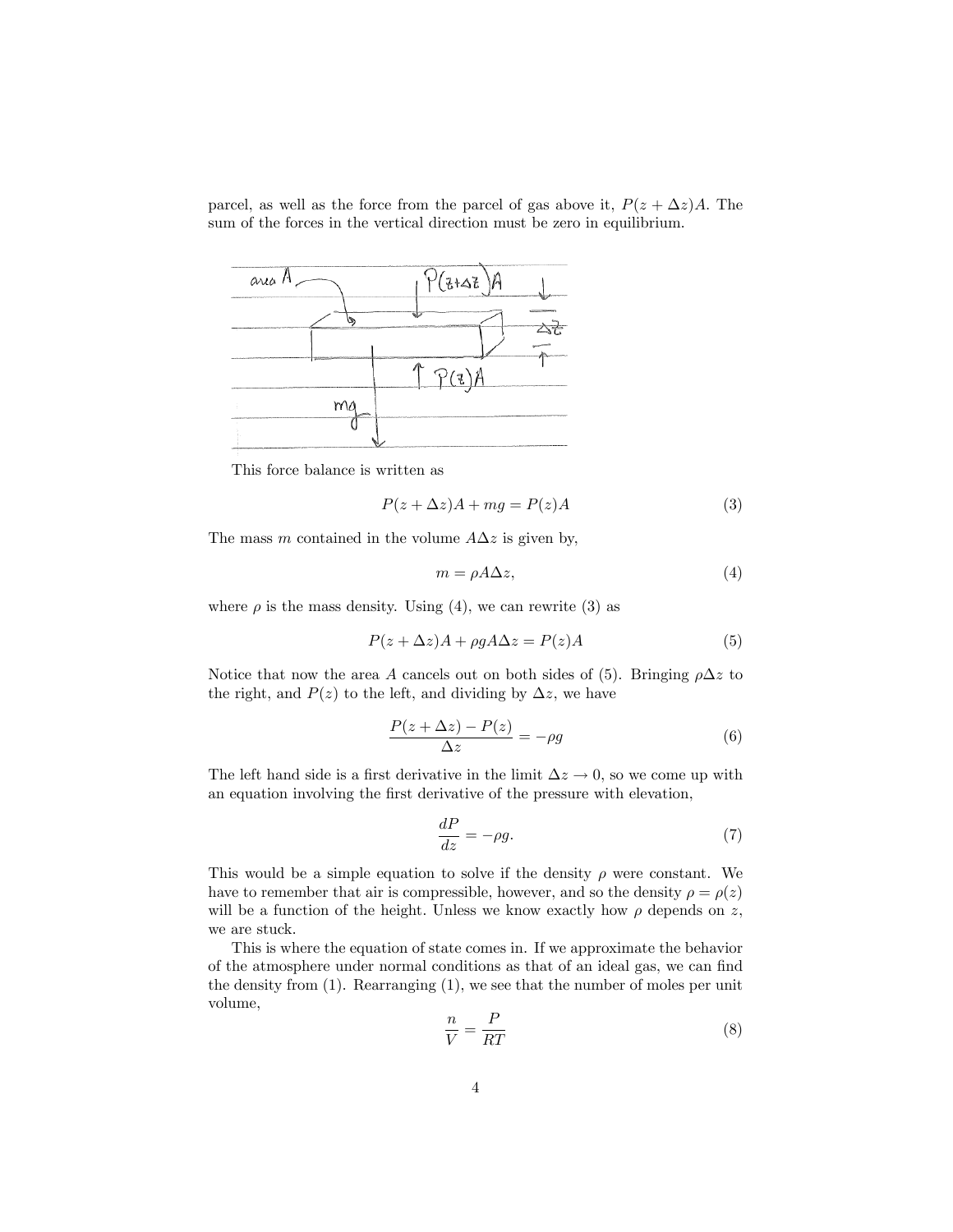can be written in terms of the pressure and the temperature. The mass density is found by multiplying the number of moles per unit volume by the number of grams per mole,

$$
\rho = \frac{\text{grams}}{\text{m}^3} = \left(\frac{\text{grams}}{\text{mole}}\right)\left(\frac{\text{moles}}{\text{m}^3}\right) = \bar{M}\frac{n}{V} = \bar{M}\frac{P}{RT} \tag{9}
$$

Inserting  $(9)$  into  $(7)$ , we have

$$
\frac{dP}{dz} = -\bar{M}\frac{P}{RT}g\tag{10}
$$

We can now slide the  $P$  from the upper right to the lower left side of the equation, and slide the  $dz$  from the lower left to the upper right side of the equation, writing

$$
\frac{dP}{P} = -\frac{\bar{M} g}{RT} dz \tag{11}
$$

If we formally integrate both sides, we have

$$
\int_{\text{initial}}^{\text{final}} \frac{dP}{P} = -\int_{\text{initial}}^{\text{final}} \frac{\bar{M} g}{RT} dz. \tag{12}
$$

Let us now assume that the temperature does not change much as a function of elevation, so that we can pull it out of the integral over z on the right hand side, along with the other constants  $\overline{M}$ , g, and R.

$$
\int_{\text{initial}}^{\text{final}} \frac{dP}{P} \simeq -\frac{\bar{M} g}{RT} \int_{\text{initial}}^{\text{final}} dz.
$$

The left hand integral results in a natural log, and the right hand integral is just a difference between the initial and final elevations,

$$
\ln P_{\text{initial}}^{\text{final}} = \ln \left( \frac{P_{\text{final}}}{P_{\text{initial}}} \right) = -\frac{\bar{M} g}{RT} (z_{\text{final}} - z_{\text{initial}}). \tag{13}
$$

Exponentiating both sides, we can get rid of the logarithm, and obtain a famous result called Laplace's Law of Atmospheres,

$$
P_{\text{final}} = P_{\text{initial}} \exp\left(-\frac{\bar{M} g}{RT}h\right). \tag{14}
$$

Here we have set  $h = (z<sub>final</sub> - z<sub>initial</sub>)$ . Before putting any numbers into the expression, let us pause to savor the qualitative predictions of the formula.

#### 4 Savoring the Isothermal Atmosphere Formula

Let us study the final answer, as expressed by  $(14)$ . First, notice that the air pressure decreases exponentially with the elevation  $h$  above sea level. This implies that the atmosphere doesn't simply come to an abrupt end at the "edge" of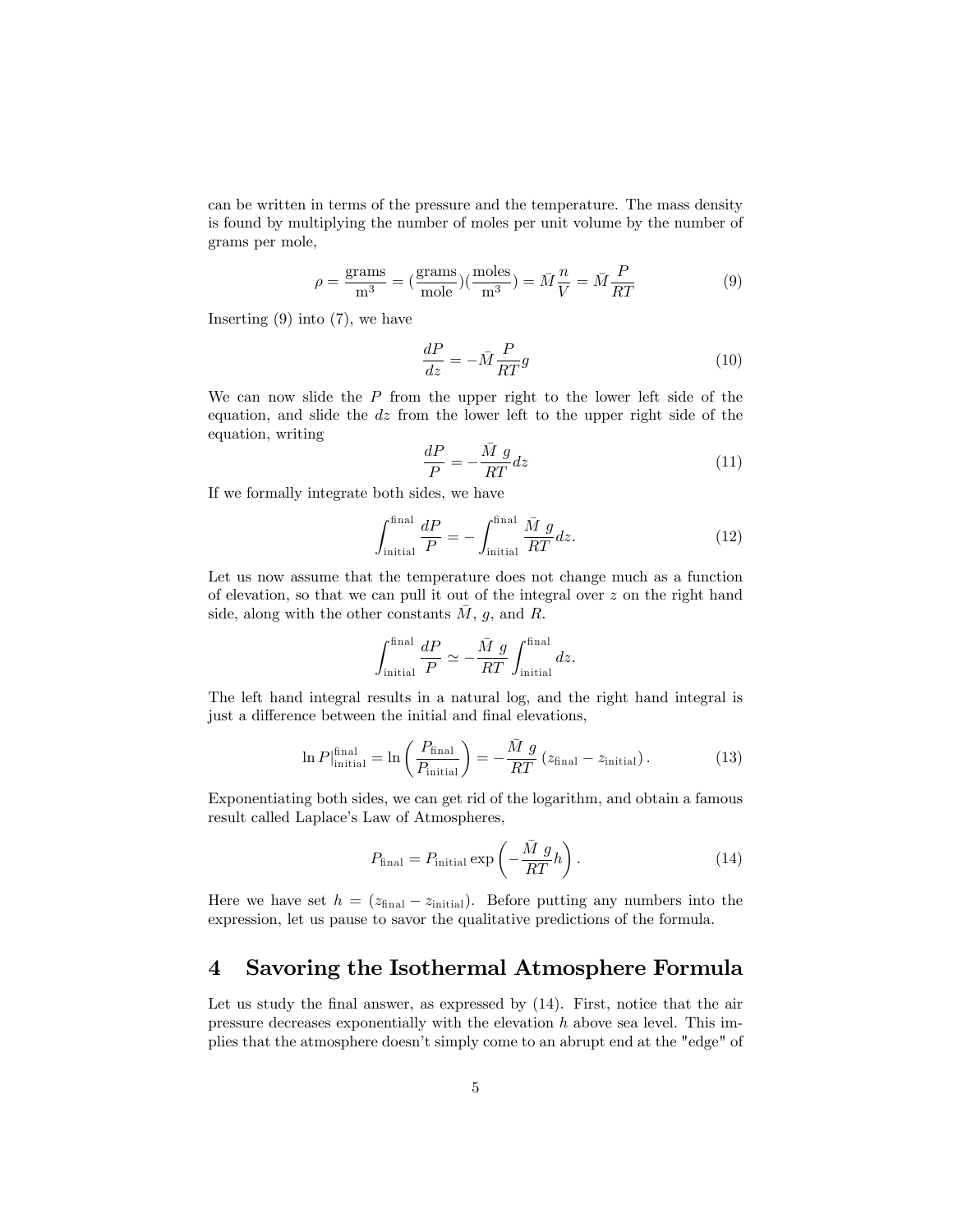space, but trails on forever, always diminishing in concentration. This assumes, of course, that the temperature remains constant, which may well be nonsense when you get beyond the elevation of, say,  $10,000$ . (There is an adiabatic version of this formula that is more accurate over large temperature changes.) Please notice the manner with which the rate of decay of the exponential depends on temperature. Notice that temperature is in the denominator of the exponent. The lower the temperature, the faster the exponential decay. This implies that the ratio  $P_{final}/P_{initial}$  will be smaller in the winter than in the summer. For the same elevation change, the pressure will decrease more in Minnesota than it does in Florida. Notice also that the rate of fall-off is proportional to the molecular weight (The mass is multiplied by the gravitational constant, so it really is the weight of the gas molecules that comes in, and not just their mass). This means that the partial pressure of heavier gasses will decrease more quickly with elevation. Notice that the atmospheric composition at extremely high elevations will be dominated by lighter elements, such as hydrogen.

Now let's put some numbers into the expression. Consider the change in pressure in going from sea level to Albuquerque, which is about 1 mile, or 1.6 km high. Using a molecular weight of 28 grams per mole for nitrogen (it is a diatomic gas!), and taking  $T = 273$  K, we have

$$
P_{\text{Alb}} = P_{\text{sea level}} \exp\left(-\frac{28 \frac{\text{g}}{\text{mole}} \times \frac{1 \text{kg}}{1000 \text{g}} 9.8 \frac{\text{m}}{\text{s}^2}}{8.314 \frac{\text{J}}{\text{mole} \cdot \text{K}} 273 \text{K}} 1.6 \times 10^3 \text{m}\right)
$$
  
= 1 atm \cdot \exp(-0.193)  

$$
\approx 1 \text{atm} \cdot (1 - 0.193) = 0.81 \text{ atm}
$$
 (15)

The air pressure is lower in Albuquerque than at sea level, by about 20%.

Notice how the exponent is a competition between two energies. The numerator is  $Mgh$ , and has units of Joules per mole. The denominator is RT, and has units of Joules per mole. When this ratio is large, there is a big reduction in pressure. We recognize the energy  $Mgh$  as the work to carry a mole of molecules to a height h. Why do you suppose that this is paired off with the energy  $RT$ ? Should we call the product  $RT$  a "thermal energy"? What would be different if this were the moon? What if this were ozone gas? What is the air pressure in the Andes, at 22,000'? Do you like to write the exponential function as  $e^{-x}$ , or as  $\exp(-x)$ ? Can you sketch a graph of the exponential decay of pressure with elevation? What would the graph of pressure versus elevation look like on semi-log graph paper? Are you getting tired of all these questions?

This is a typical illustration of what will come up repeatedly in this class. You will spend time learning how to derive a formula, but that's not enough. You must also spend time applying the formula, or at least talking about the formula. At the end of the day, you need to know how to derive things (quickly, without peeking at the notes). But you also should have many important formulae memorized, so that you can actually use them efficiently, in every-day discussions (and exams). For example, if youíre standing in the cafeteria line some evening, and someone nearby casually happens to mention that ex-governor Gary Johnson climbed Mt. Everest without oxygen tanks, you should be able to quickly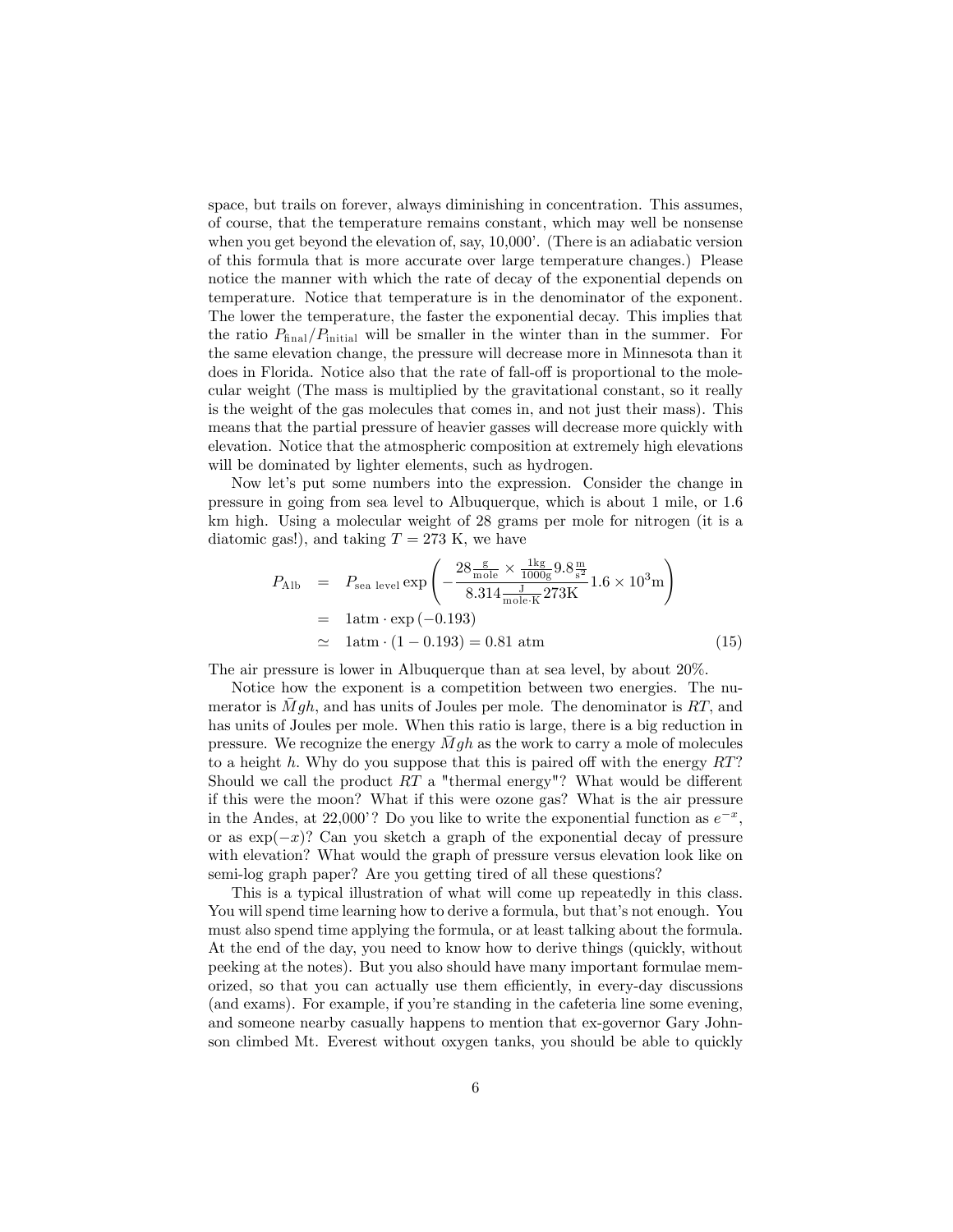estimate the partial pressure of oxygen on top of Mt. Everest, and jump right into the conversation, blurting out "You know, the partial pressure of oxygen on top of Mt. Everest is only 30% of what it is at sea level." (Quite frankly, if you are reasonably curious, I would be surprised if you had not already worked out the case of Mt. Everest before going to dinner.) If your new friends want to know how you figured this out so fast, invite them all to sit at your table, and go through the derivation on a napkin. Derivations like this at the dinner table can be great social ice breakers.

One of the best ways to memorize a formula is to think about the placement of every term. Think about how the result would change if that term were large, or if that term were small. Why must the term be in its location for dimensional reasons? Come up with physical justifications whenever possible. Look for patterns.

#### 5 Bulk Modulus

Another topic of interest is the "springiness" of air. You may recall our discussion of sound waves from last semester; when a sound wave passes through air, the air is compressed, and then re-expands, like the coil of a slinky. Just as the stiffness of a slinky determines the speed of the wave passing through, the stiffness of the air determines the speed of sound. The measurement of the stiffness of a fluid is called the bulk modulus, and is denoted as

$$
B = -V \frac{dP}{dV} \tag{16}
$$

The pressure of a gas decreases if the volume increases. The ratio of the change in pressure to the change in volume will be negative, but becomes positive when you multiply with a negative sign. For a given change  $dV$  in volume, the change  $dP$  in pressure is very small if the volume is large, so in the limit of an enormous volume this ratio goes to zero. Multiplying the ratio by  $V$  compensates for this, rendering a finite value for  $B$  in the limit in which the volume tends to infinity. In effect, the bulk modulus is a measure of the change in pressure as compared to the *relative* change in volume,  $dV/V$ .

If the compression takes place quickly, so that the air heats up, wave propagation is governed by the adiabatic bulk modulus. If the compression takes place slowly, so that there is time for heat to dissipate, wave propagation is determined by the isothermal bulk modulus. The difference in these two depends on what is held constant when evaluating the derivative  $dP/dV$  in (16). For audible frequencies, it is the adiabatic bulk modulus that comes into play. We will look at this later. For the present, let us consider the isothermal bulk modulus.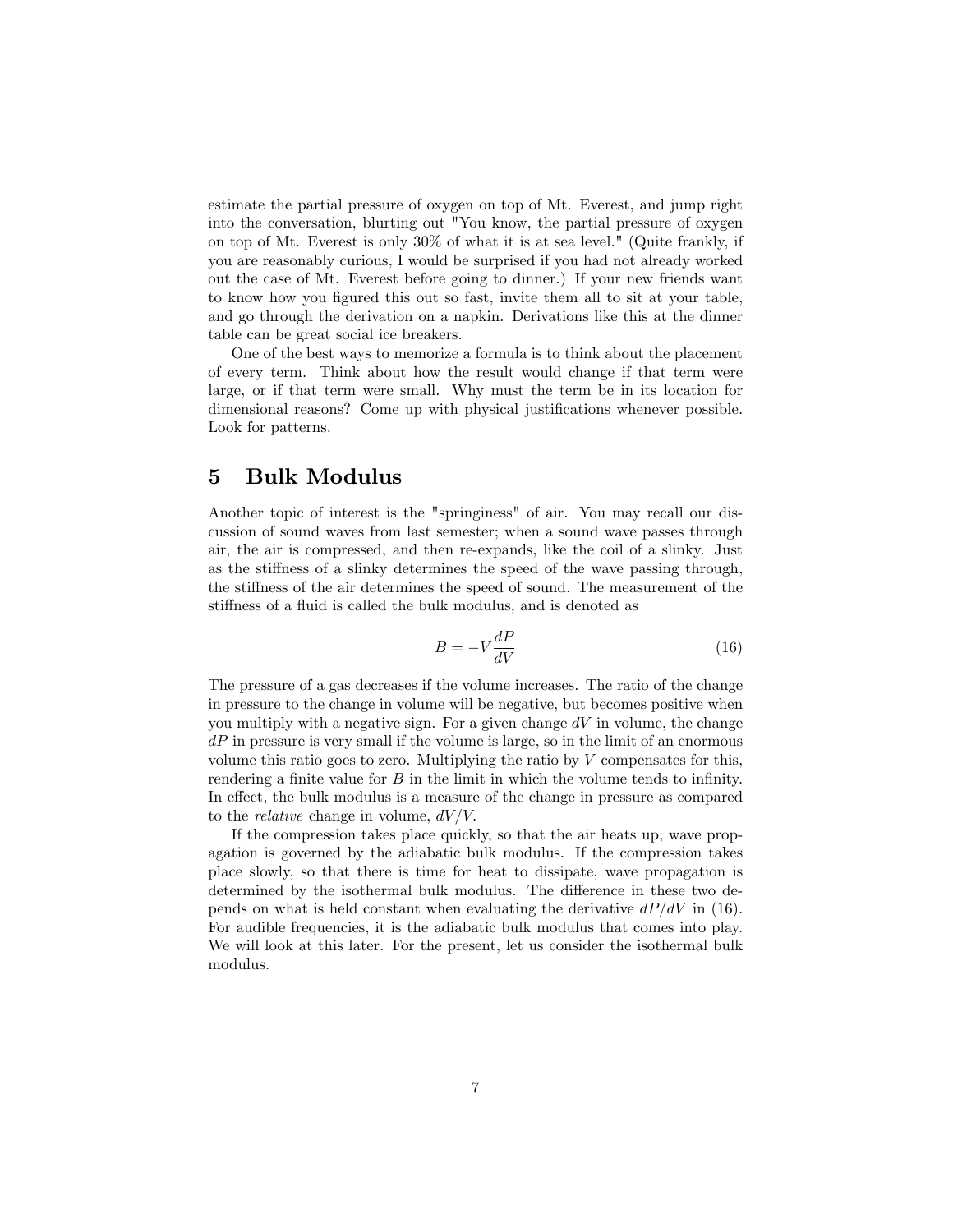

To denote the isothermal bulk modulus, let us write

$$
B_T = -V \left(\frac{dP}{dV}\right)_T \tag{17}
$$

with the parentheses around  $dP/dV$  and the subscript T indicating that T is to be held constant. Some people would rather write this as

$$
B_T = -V \left( \frac{\partial P}{\partial V} \right) \tag{18}
$$

where the partial derivative  $\partial P/\partial V$  is to be used as an alternate notation reminding them that  $T$  is to be held constant. In thermodynamics it is customary to combine both notations, writing the redundant form,

$$
B_T = -V \left(\frac{\partial P}{\partial V}\right)_T.
$$
\n(19)

As an illustration, let us calculate the isothermal bulk modulus of an ideal gas at STP (standard temperature and pressure) of 273 K and 1 atm. Starting with the ideal gas equation of state, divide by  $V$  to isolate the pressure;

$$
P = \frac{nRT}{V} \tag{20}
$$

Now take the derivative of  $P$  with respect to  $V$ , and in doing so, treat the factor  $nRT$  in the numerator as though it were a constant. As you know from the power-law-rule, the derivative of  $V^{-1}$  is  $-V^{-2}$ , so it follows that

$$
\left(\frac{\partial P}{\partial V}\right)_T = -\frac{nRT}{V^2}.\tag{21}
$$

Next, multiply by  $-V$  to get the bulk modulus. The negative signs cancel, giving a positive result,

$$
B_T = -V\left(-\frac{nRT}{V^2}\right) = \frac{nRT}{V} = P = 1 \text{ atm} = 1.01 \times 10^5 \text{ Pa.}
$$
 (22)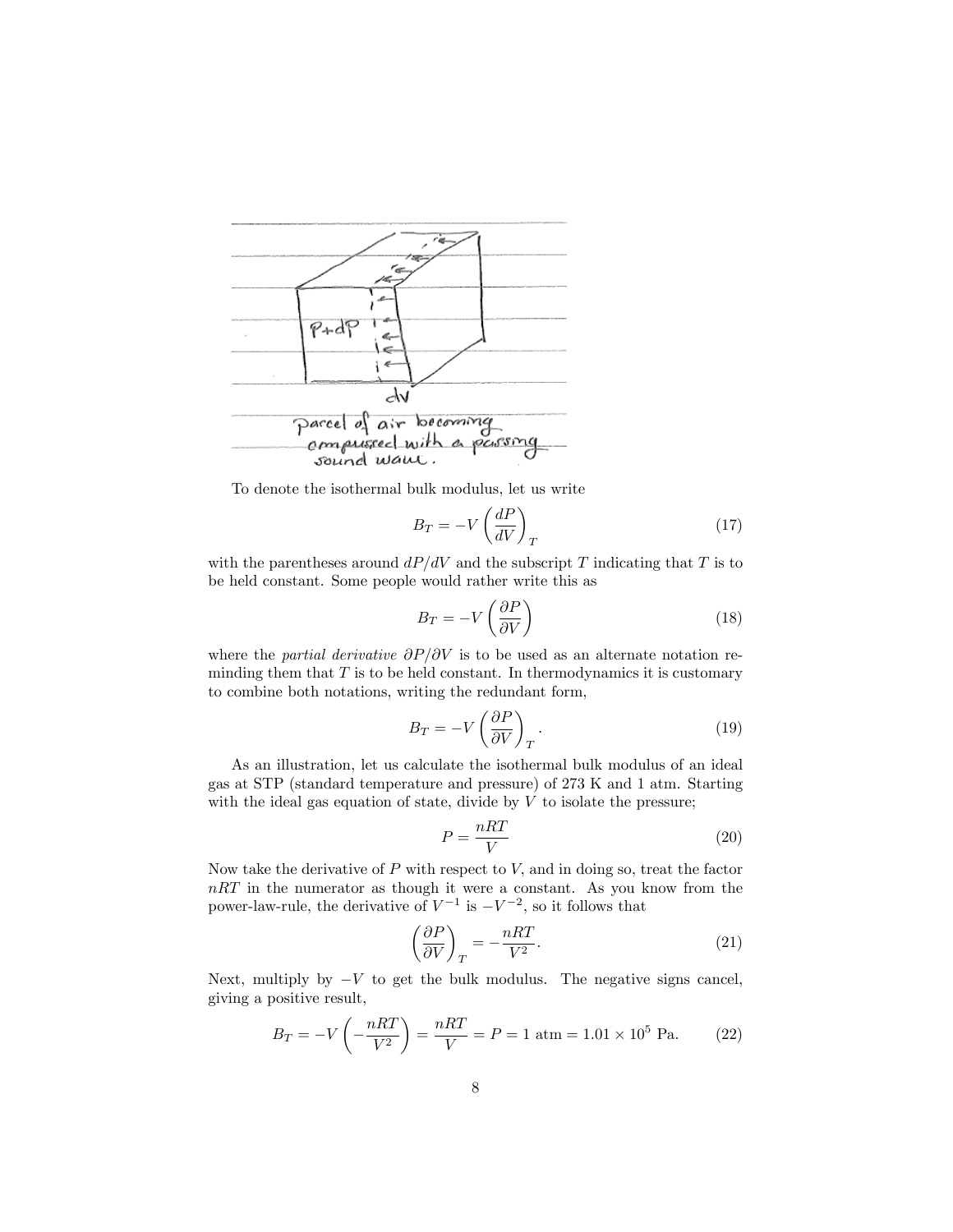The isothermal bulk modulus of an ideal gas is the same as its pressure! This is equal to 10<sup>5</sup> Pa at STP. For comparison, water is much stiffer, with  $B \simeq 2$  $\times 10^9$  Pa, and steel is even stiffer, with  $B \simeq 190 \times 10^9$  Pa. (I am not sure if these values for water and steel are isothermal or adiabatic bulk moduli.)

#### 6 Compressibility

The isothermal compressibility  $k_T$  is just the reciprocal of the isothermal bulk modulus.

$$
k_T = -\frac{1}{V} \left( \frac{\partial V}{\partial P} \right)_T \tag{23}
$$

Here we are looking at the ratio of the relative change in volume  $dV/V$ , to a small increase in pressure  $dP$ , holding he temperature constant. If you are more excited by the "squishiness" of substances than you are by the "stiffness" of substances, you will probably talk in terms of  $k<sub>T</sub>$  in preference to  $B<sub>T</sub>$ , even though they are just reciprocals of each other.

# 7 PV Diagrams and the Ideal Gas Equation of State

We should spend some time examining the ideal gas equation of state, even if only to help with remembering the form. It is common to visualize the relation by making a plot of P versus V. Start with the equation of state  $PV = nRT$ , and divide both sides by  $V$ , writing

$$
P = \frac{n}{V}RT\tag{24}
$$

For a constant T, you can see that P decreases as V increases, as  $1/V$ . To show this behavior on a graph, one usually draws a set of curves of  $P$  as a function of V for different values of T, a family of *isotherms*. What shall we choose for the number of moles n? We can actually avoid this discussion by plotting on the x-axis of the graph the specific volume, the volume per mole,

$$
\bar{V} = \frac{V}{n}.
$$

On an xy graph, the isotherms have a shape described by

$$
y = \frac{\text{const.}}{x},
$$

where  $y = P$ ,  $x = \overline{V}$ , and the constant, RT, is large for high temperatures, and small for low temperatures.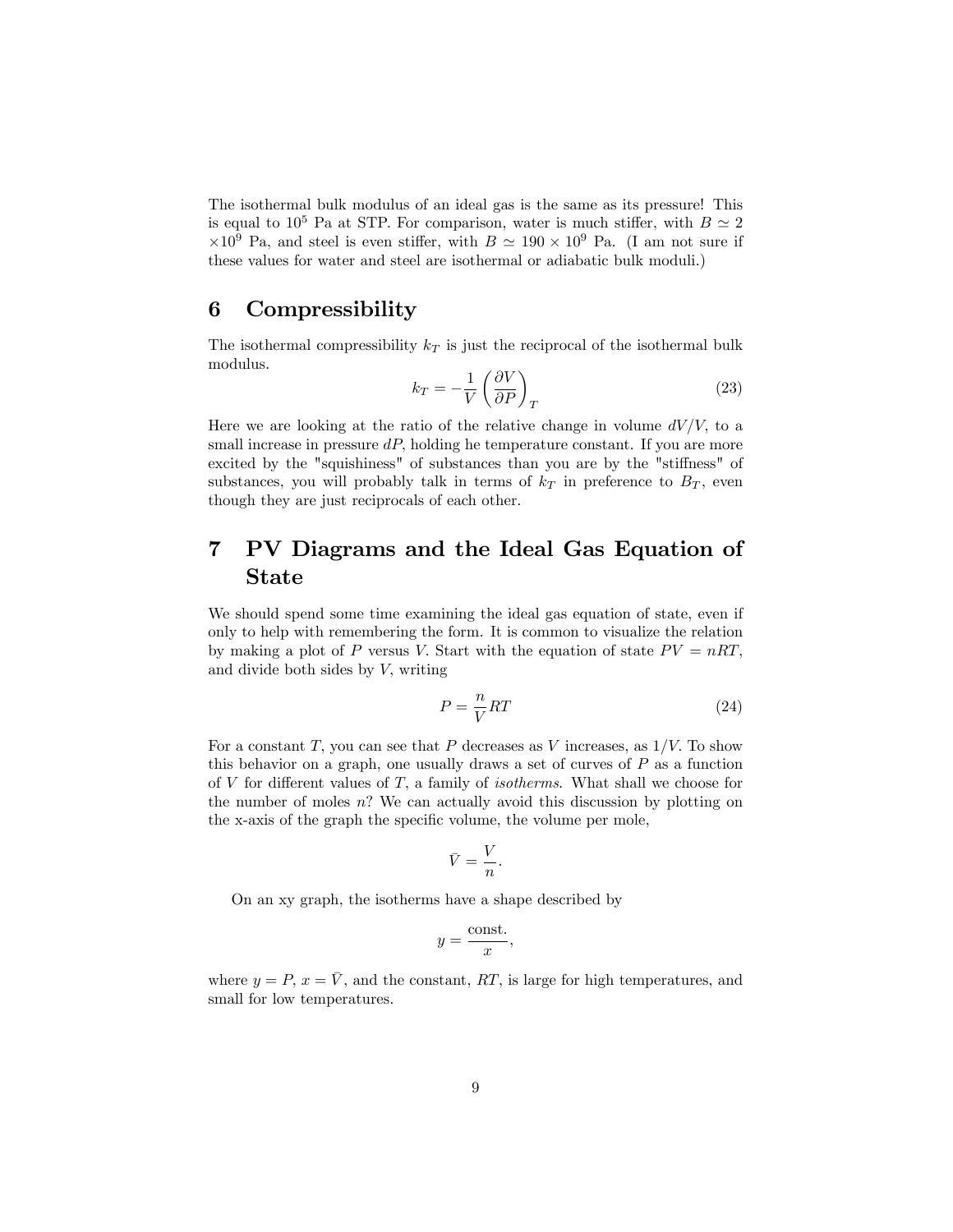

Other curves of interest are isochors, and isobars. An isochor is a line of constant volume. An isobar is a line of constant pressure.

### 8 Van der Waals Equation of State

At high densities, interactions between molecules become important, and the gas can no longer be considered an ideal gas. There is still a relation between  $P$ ,  $V$ , and  $T$ , but it is no longer as simple. An equation proposed by Van der Waals in 1873 to describe non-ideal gases has the form,

$$
\left(P + \frac{a}{\bar{V}^2}\right)\left(\bar{V} - b\right) = RT \tag{25}
$$

where  $a$  and  $b$  are called the Van der Waals constants, and depend on temperature.

To gain some familiarity with the Van der Waals (VDW) equation of state, one activity is to check to make sure that it reduces to the ideal gas equation when the density is low. Notice first off that when  $\overline{V}$  is very large (dilute gas), you can ignore the b in the factor  $(\bar{V} - b)$  , and you can ignore  $a/\bar{V}^2$  as compared to P in the factor  $\left(P + \frac{a}{V^2}\right)$ , and the VDW equation of state reduces to the ideal gas equation of state,

$$
P\ \bar{V} = RT \tag{26}
$$

as you would expect.

The meaning of the factor  $(\bar{V} - b)$  is that the volume is reduced from what you would have in an ideal gas. The coefficient  $b$  accounts for the fact that the molecules in the gas are not point particles, and each molecule has less room to maneuver due to the presence of the others. The term  $a/\bar{V}^2$  accounts for a reduction in pressure that arises due to the attractive interaction between pairs of gas molecules. The factor  $\bar{V}^{-2}$  is proportional to the probability that any two molecules find themselves close enough to interact.

The presence of  $b$  in the equation of state causes the pressure to diverge to  $\infty$ , not at  $V = 0$ , but at  $\overline{V} = b$ . The presence of a in the equation of state causes an inflection in the pressure as the temperature is lowered. At sufficiently low